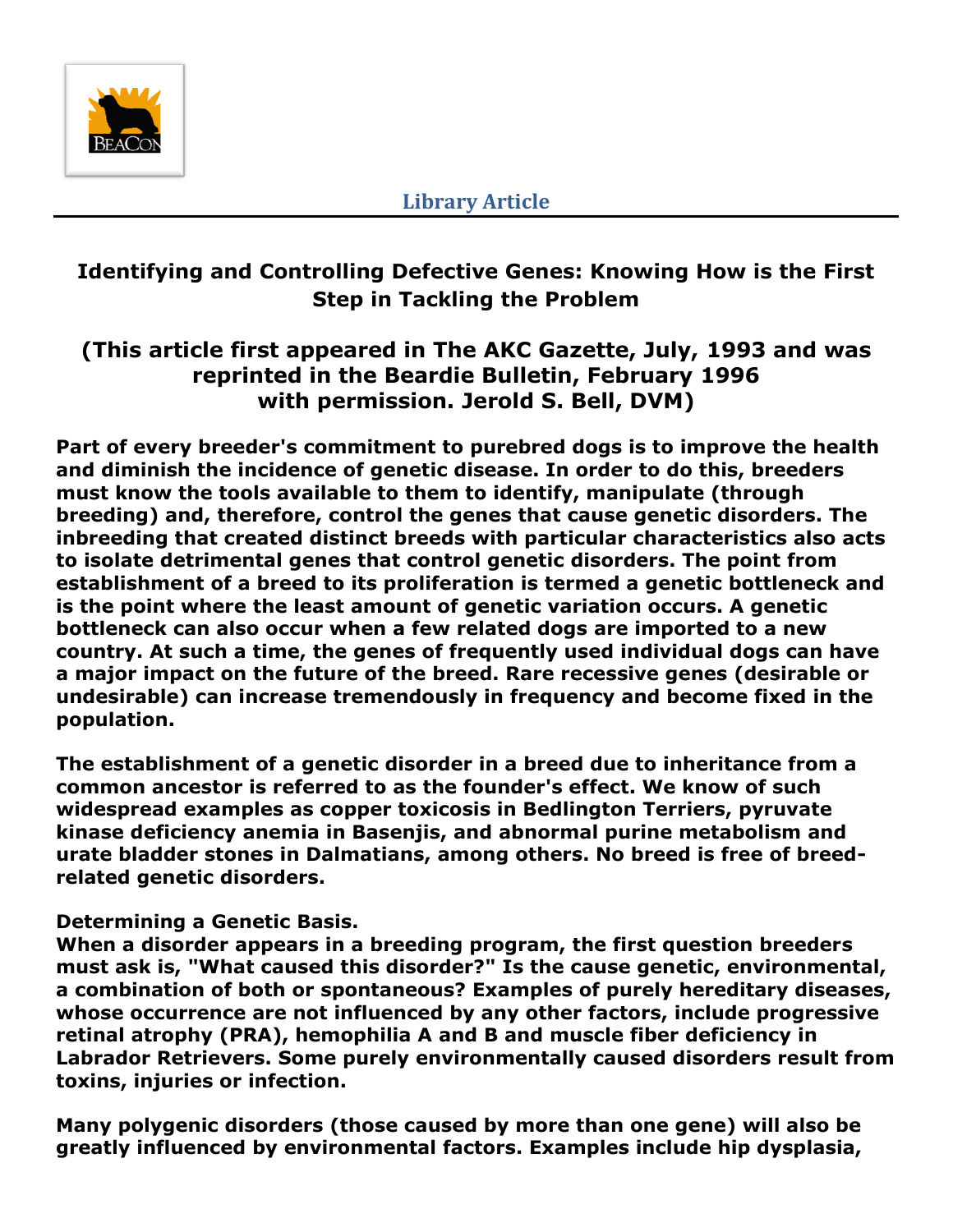

**intervertebral disk disease and other musculoskeletal abnormalities. Finally, there are spontaneously occurring disorders that turn up at random without a recognized genetic or environmental cause. These include many cancers and immune-mediated disorders.** 

**In disorders controlled by a simple autosomal dominant gene (A), all affected individuals will have at least one affected parent. The heterozygous affected (Aa) individual will pass the defective gene to half its offspring, making them affected. Males and females will be affected in equal numbers. In many disorders caused by a simple autosomal dominant gene, the homozygous state (AA) is lethal pre- or postnatally. As most affected dogs are heterozygous, affected-to-affected matings should produce some unaffected offspring. Examples include cutaneous asthenia (connective tissue disease) of English Springer Spaniels and hairlessness in many breeds.**

**In disorders caused by a simple autosomal recessive gene (a), both parents of affected dogs (aa) will be either heterozygous carriers (Aa) or affected (aa). This type of transmission often skips generations because only the affected dogs are readily identified, while the carriers are not. Males and females are affected in equal numbers. If the frequency of the gene in the breeding population is low, affected dogs will have a higher inbreeding coefficient than the average of the breed. When combining the results of numerous matings of similar types of parents, the expected percentages of genetically normal, carrier and affected offspring should be evident (see Figure 1). Affected -toaffected matings should produce all affected offspring. Examples include dwarfism in Alaskan Malamutes and progressive neuronal abiotrophy in Kerry Blue Terriers.**

# **Sex-Linked Inheritance**

**In X-linked inheritance, females have two X chromosomes and, therefore, a pair of X-linked genes. Males have only one X chromosome and, therefore, only one X-linked gene. With disorders caused by a simple X-linked dominant gene (X'), all individuals with a single defective gene will be affected. Heterozygous affected mothers (XXa) pass on the defect to half of their sons and daughters with a particular disorder with greater frequency than other breeds. When researching possible genetic disorders, a veterinarian or specialist must first confirm the "diagnosis." For example, a growing, large-breed dog with a forelimb lameness that responds to crating does not constitute a diagnosis of osteochondrosis dessicans (OCD). "Fading puppy syndrome" and seizures" are not diagnoses, but symptoms that can be caused by many genetic or**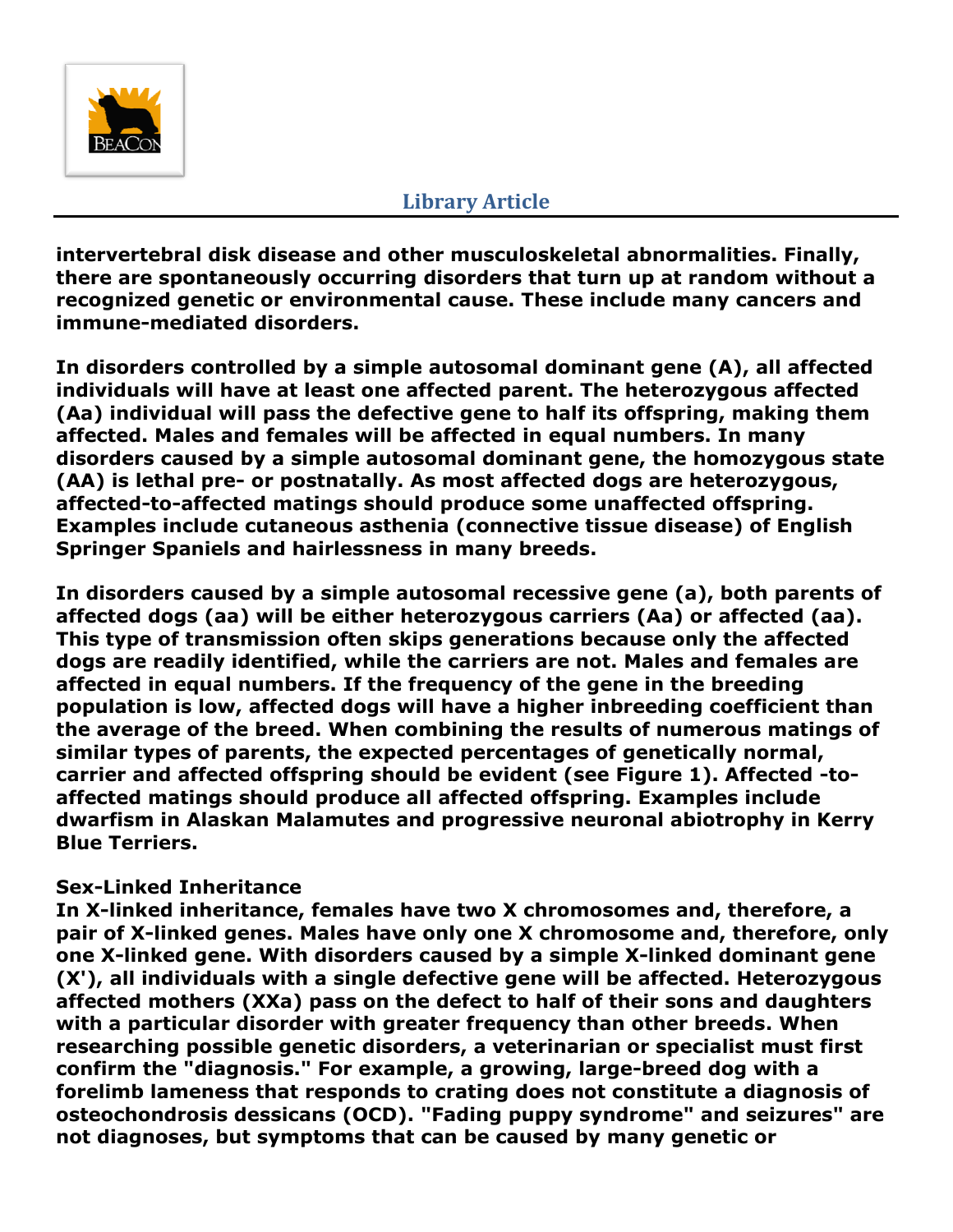

**environmental factors. In depth diagnostic studies must be performed to establish a precise diagnosis.**

**Table 1. Expected percentages of genetically normal, carrier or affected offspring from matings involving a simple autosomal recessive gene**

| <b>Type of Mating</b>       | <b>Expected</b><br><b>Normals</b> | <b>Expected</b><br><b>Carriers</b> | <b>Expected</b><br><b>Affecteds</b> |
|-----------------------------|-----------------------------------|------------------------------------|-------------------------------------|
| <b>Normal to normal</b>     | 100%                              |                                    |                                     |
| <b>Normal to Carrier</b>    | <b>50%</b>                        | 50%                                |                                     |
| <b>Carrier to Carrier</b>   | 25%                               | <b>50%</b>                         | 25%                                 |
| <b>Carrier to Affected</b>  | $\overline{\phantom{a}}$          | <b>50%</b>                         | <b>50%</b>                          |
| <b>Affected to Normal</b>   | $\blacksquare$                    | 100%                               |                                     |
| <b>Affected to Affected</b> |                                   |                                    | 100%                                |

# **Mode of Inheritance.**

**Once a genetic basis is established, the mode of transmission should be investigated. In determining the mode of inheritance of a genetic disorder, breeders must have information on the genders and the affected versus nonaffected status of littermates, parents and offspring of affected individuals. This information must include veterinarian-confirmed evaluations of these individuals beyond the age of onset of clinical signs of the disorder.**

**Many genetic disorders are caused by the effects of only one gene pair (simple Mendelian inheritance); others are caused by many gene pairs acting together. As the list of disorders increases, some may be recategorized.**

**A congenital disorder is one that is present at birth. Breeders see many congenital disorders in their breeding stock; not all are hereditary. There are many infectious diseases or toxins to which pregnant dams can be exposed that will cause congenital disorders. For example, toxoplasma infection in the pregnant dam can cause retinal damage in the fetus. Fetal exposure to corticosteroids can cause a cleft palate.**

**Not all genetic disorders are congenital. There are many late-onset hereditary disorders that will not be expressed for months or years. Some do not occur until well after breeding age, which further complicates genetic control.**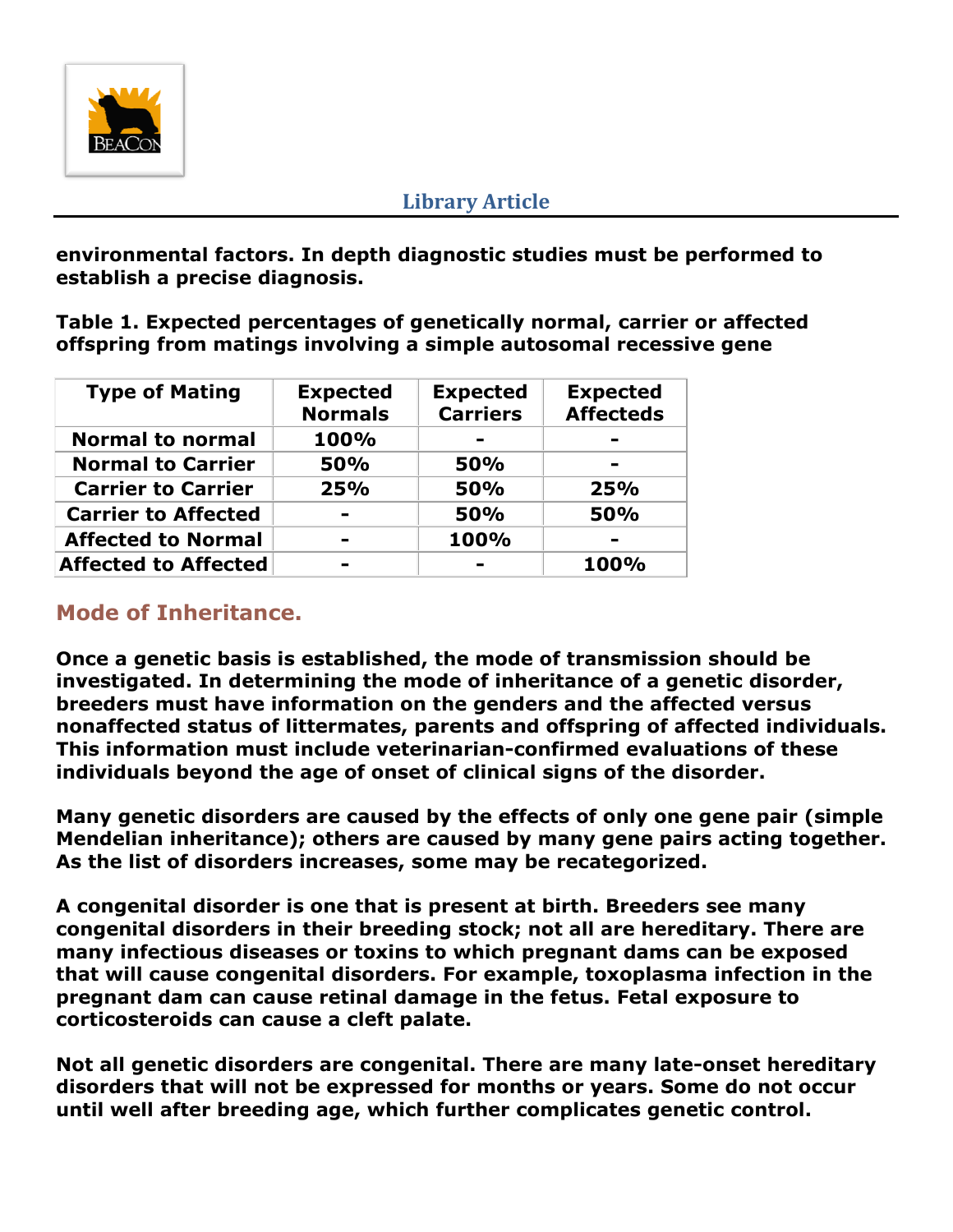

**To determine if a disorder has a genetic component, first research its frequency in the breed. Has the disorder been reported previously in your breed? To find out, research veterinary Journals, breed-related publications and breed surveys. Has the disorder been reported in any other breeds, or even other species (cats, mice, humans)? Has a genetic basis or mode of inheritance been confirmed in these cases?**

**Some genetic disorders do not have an established mode of inheritance but do have a known breed prevalence, i.e., individuals of a breed are diagnosed. Homozygous affected mothers (X'X') have two affected parents and all affected offspring. Affected fathers (x'y) pass on the defect to all their daughters, but none of their sons. Because of this, there tend to be more affected females than males. In disorders caused by a simple X-linked recessive gene (X'), affected males need only one defective gene (X'Y) while affected females need two defective genes (XaX,). Carrier males do not occur, as males can only be normal (X'Y) or affected (X'Y). An affected male must have a carrier (X'XA) or affected (X'X') mother. An affected female must have an affected father and a carrier or affected mother.**

**When compiling the results of numerous matings to carrier mothers, 50 percent of all male offspring will be affected, and 50 percent of the female offspring will be carrier. Because of this, there tend to be more affected males than females. Examples include muscular dystrophy in Golden Retrievers and hemophilia A and B.**

**Problems in fitting data from a disorder into a simple Mendelian pattern can arise if the defect shows variable expressivity or incomplete penetrance. Variable expressivity means all individuals with the affected genotype will have the disorder but may manifest it differently. Variations can include differences in severity, age of onset or type of symptoms that may obscure the diagnosis. Incomplete penetrance means some individuals with the affected genotype will not have an affected phenotype and will appear normal. These individuals can only be recognized by the frequency with which they pass on the defective gene to their offspring or, possibly, by sophisticated genetic testing.**

# **Modifications of Simple Inheritance**

**Variable expressivity and incomplete penetrance can occur because of environmental factors or by other genes altering the action of a primary gene pair. The latter would be considered a form of polygenic inheritance. Many disorders are labeled as polygenic when no clear-cut mode of inheritance is evident. In some cases, a disorder tends to follow a dominant or recessive**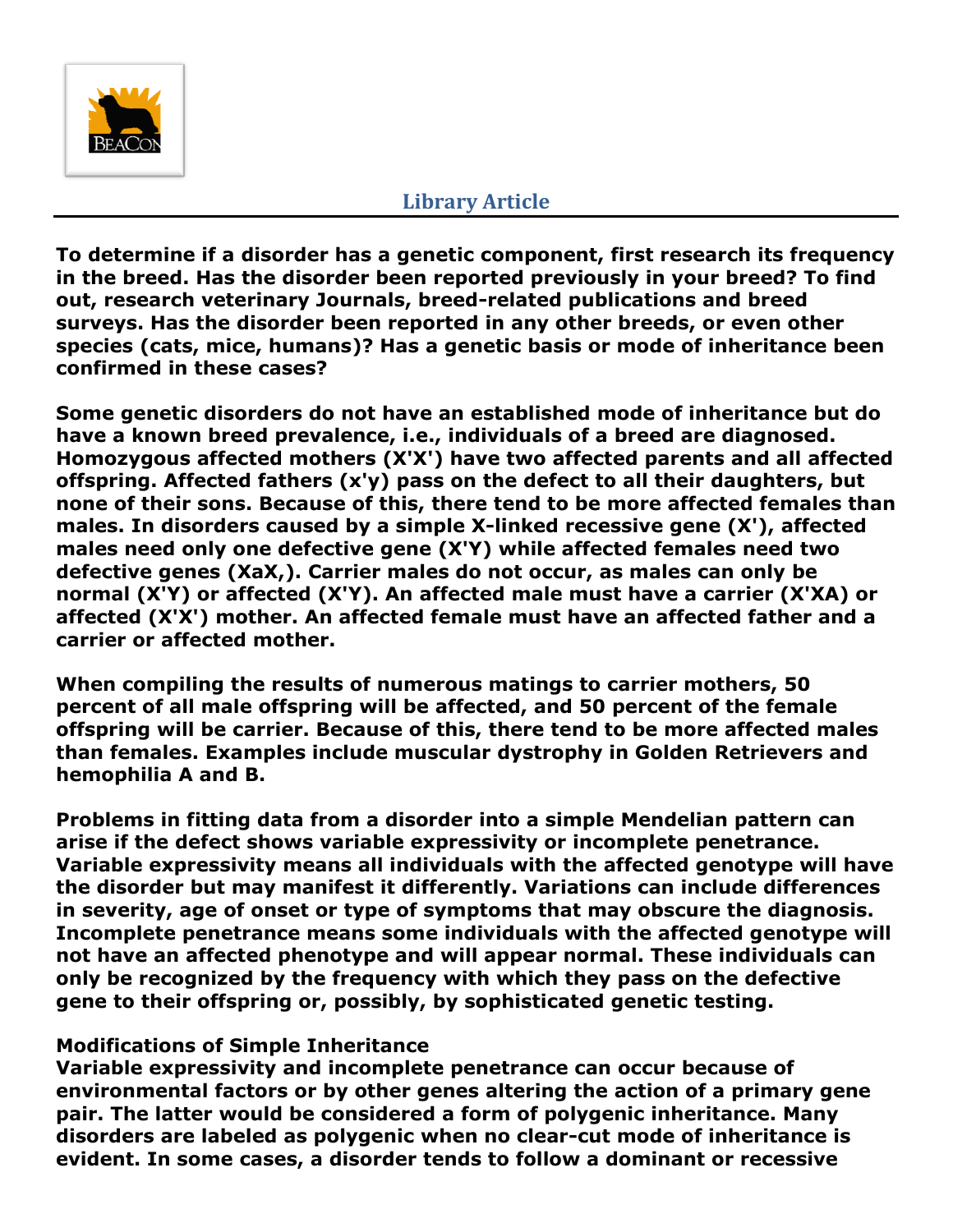

**pattern but does not produce the expected Mendelian ratios of affected to nonaffected offspring. Examples include cryptorchidism, elbow dysplasia and deafness. Such disorders are often cited as having incomplete penetrance, for lack of other identifying characteristics.**

**Many breed-related genetic disorders such as juvenile kidney dysplasia in Miniature Schnauzers and pancreatic insufficiency in German Shepherds have been studied and found to not follow simple Mendelian patterns. They are assumed to be controlled by polygenic inheritance.**

# **Genetic Epidemiology**

**Determining the extent of the problem in a breed includes knowing the prevalence of the defect in that breed. For certain types of disorders, control agencies exist to monitor frequencies in diagnosis. The Canine Eye Registry Foundation (CERF) keeps track of hereditary eye diseases diagnosed by boardcertified veterinary ophthalmologists. The Orthopedic Foundation for Animals (OFA) maintains records on hip and elbow dysplasia. The AKC lists OFA and/or CERF certification on a dog's pedigree. Some national breed clubs compile periodic breed surveys on hereditary conditions or establish registries for a specific genetic condition when that condition is recognized to be a problem in the breed.**

**Another way of determining the extent of a proven genetic disorder in a breed is through analyzing the dogs' pedigrees. By determining the relatedness of all confirmed affected individuals, breeders can estimate the relative age of the defective gene(s) in the breeding population. An ancestor that traces to all affected individuals is termed the closest common ancestor. The process of identifying a closest common ancestor is often mislabeled by breeders as a "witch-hunt" because, usually, the individual identified as a closest common ancestor is a popular male used extensively for breeding at one time. However, the closest common ancestor does not identify the ancestor as a carrier of the defective gene; rather, it measures the minimum age of a defective gene in the population (how far back a mutation must have happened to explain the occurrence of all affected individuals). For autosomal recessive disorders, the common ancestor must trace to all parents of affected individuals; for autosomal dominant disorders, the common ancestor must trace to only one parent of the affected individuals.**

**One of the fallacies breeders seem to find most difficult to let go of is that carriers of recessive genes can be identified based on their appearance multiple generations behind affected individuals. Carriers of recessive genes**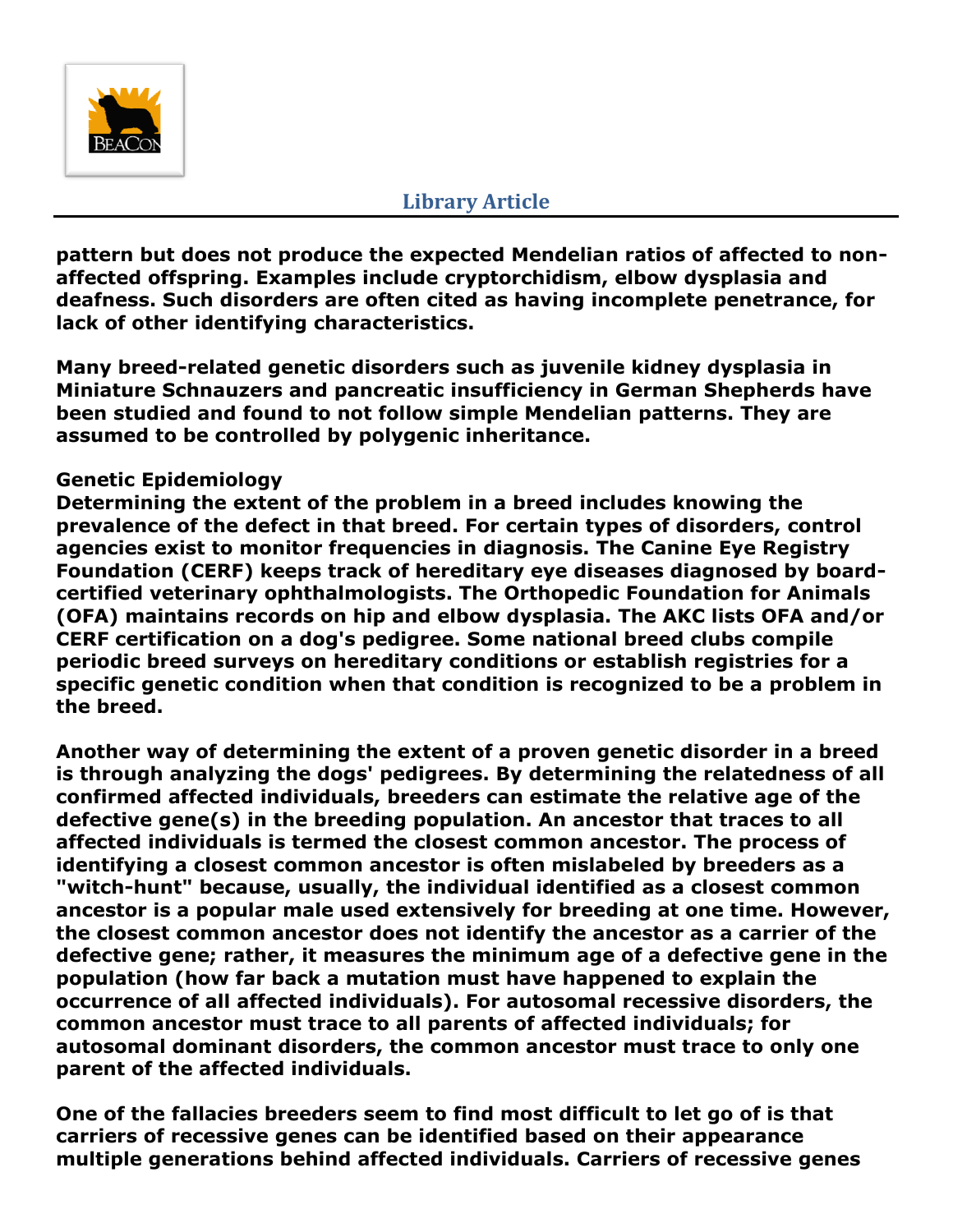

**can only be confirmed if they are parents or offspring of affected dogs (NOTE: you will need to obtain a copy of the original article in the AKC Gazette of the Beardie Bulletin for Figure 1 and explanatory notes). If the closest common ancestor for a genetic disorder in a breed occurs within a few generations, then the gene(s) controlling the disorder may not be widespread in the population. The problem may only concern a few kindreds, and strict breeder control should be exercised to keep it from spreading.**

**If the closest common ancestor for a genetic disorder is far back in the pedigree (possibly from another continent), then the gene(s) must be considered widespread the breed. In that case, control is every breeder's responsibility, and breed-wide control programs are indicated.**

# **Identification of Carriers**

**For control of defective recessive genes, breeders must be able to identify unapparent carrier individuals. For some genetic disorders, biochemical tests can be done to identify carriers of recessive genes. If the gene "codes" for the production of an enzyme or biochemical substance necessary for normal metabolism, carriers (those with only one normal gene) will have approximately half the level of the substance as homozygous normal dogs (those with two normal genes). This level of gene product is enough for normal functioning, but can often be measured as a screening test for carriers. Many neurological storage diseases, bleeding disorders and hereditary anemias can be screened in this way.**

**Biochemical tests used to screen for recessive genes measure a gene product and not the gene itself. Therefore, these types of tests are not absolute assessments of the genotype of the dog. Some dogs will test in an indeterminate area - somewhere between the range for homozygous normal and heterozygous carriers. A small percentage of individuals will be mislabeled and receive a false test result that indicates the opposite of their true genotype. Affected dogs have no functional genes producing the biochemical substrate, and therefore are readily identified with these tests-with few false results.**

**Examples of genetic disorders with established screening programs include neurological storage diseases such as GM-gangliosidosis in Portuguese Water Dogs and fucosidosis in English Springer Spaniels. Hematological disorders with screening programs include pyruvate kinase deficiency anemia in Basenjis, Beagles, West Highland White and Cairn Terriers; the recessive form of von Willebrand's disease in Scottish Terriers, Shetland Sheepdogs and**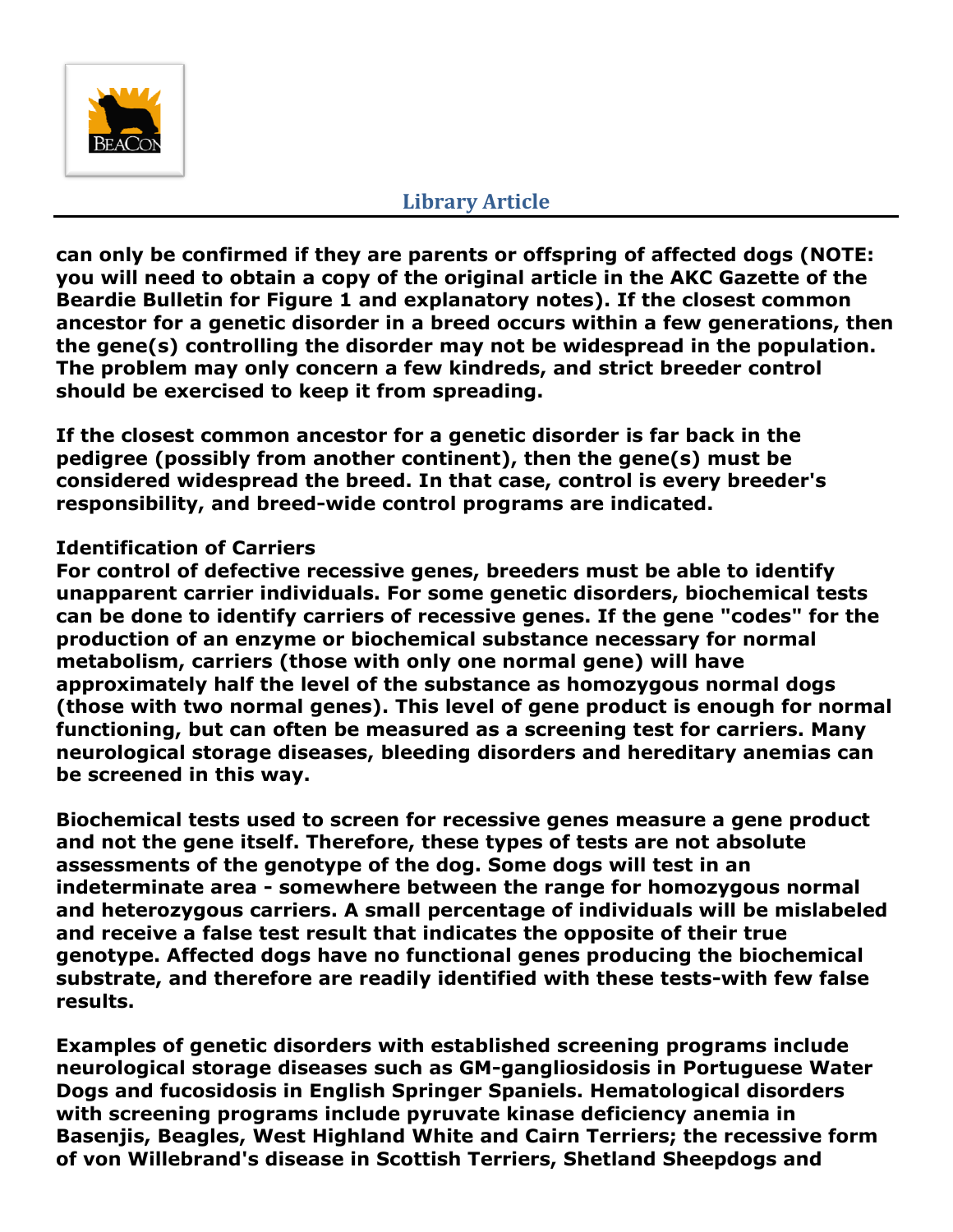

**Chesapeake Bay Retrievers; and the dominant form of von Willebrand's disease in Doberman Pinschers.**

**Recent developments in molecular genetics have led to identification of the actual physical genes causing certain defects. A direct test of a dog's genotype can be determined with gene probes and polymerase chain reaction (PCR), a laboratory technique that can be performed on a small amount of blood. Such tests significantly eliminate the problems of indeterminate or mislabeled results inherent with biochemical assays. A PCR has been developed for phosphofructokinase (PFK) deficiency anemia in English Springer and Cocker Spaniels. A research project cosponsored by the AKC, OFA and Morris Animal Foundation is underway for the development of additional canine gene probes.**

#### **Test Matings**

**Test matings can be performed for individuals with high carrier risk of simple recessive disorders for which no testing system exists. If a dog with an unknown genotype is bred to an affected dog and produces a litter that includes five unaffected offspring and no other affected pups, then the probability the test animal is normal is greater than 95 percent. If the litter includes seven unaffected pups and no other affected pups, then the chance of being genetically normal is greater than 99 percent. If affected dogs cannot reproduce, then test matings to confirmed carriers must be performed. Eleven unaffected offspring are required for 95 percent confidence, and sixteen unaffected offspring are required for 99 percent confidence of genetic normalcy.**

**Test matings can be difficult on breeders both technically and emotionally. (See I Raised a Test Litter" in the August 1991 GAZETTE.) If the disorder has a late age of onset, the offspring have to be properly identified and tracked beyond that age. Knowingly producing possibly affected dogs is burdensome. Also, all test matings will produce carrier dogs; therefore, it is the breeder's responsibility to issue these dogs limited registrations and to be sure the offspring are eventually neutered. While test matings are difficult, organized test mating programs have been used successfully by many breeds. Examples include progressive retinal atrophy (PRA) in Irish Setters and juvenile cataracts in Miniature Schnauzers.**

**When attempting to control genetic disorders, breeders must utilize all available information concerning confirmed affected dogs. When selecting breeding stock and screening for genetic disease, breeders must ensure the dogs are beyond the age of onset of the disorder.**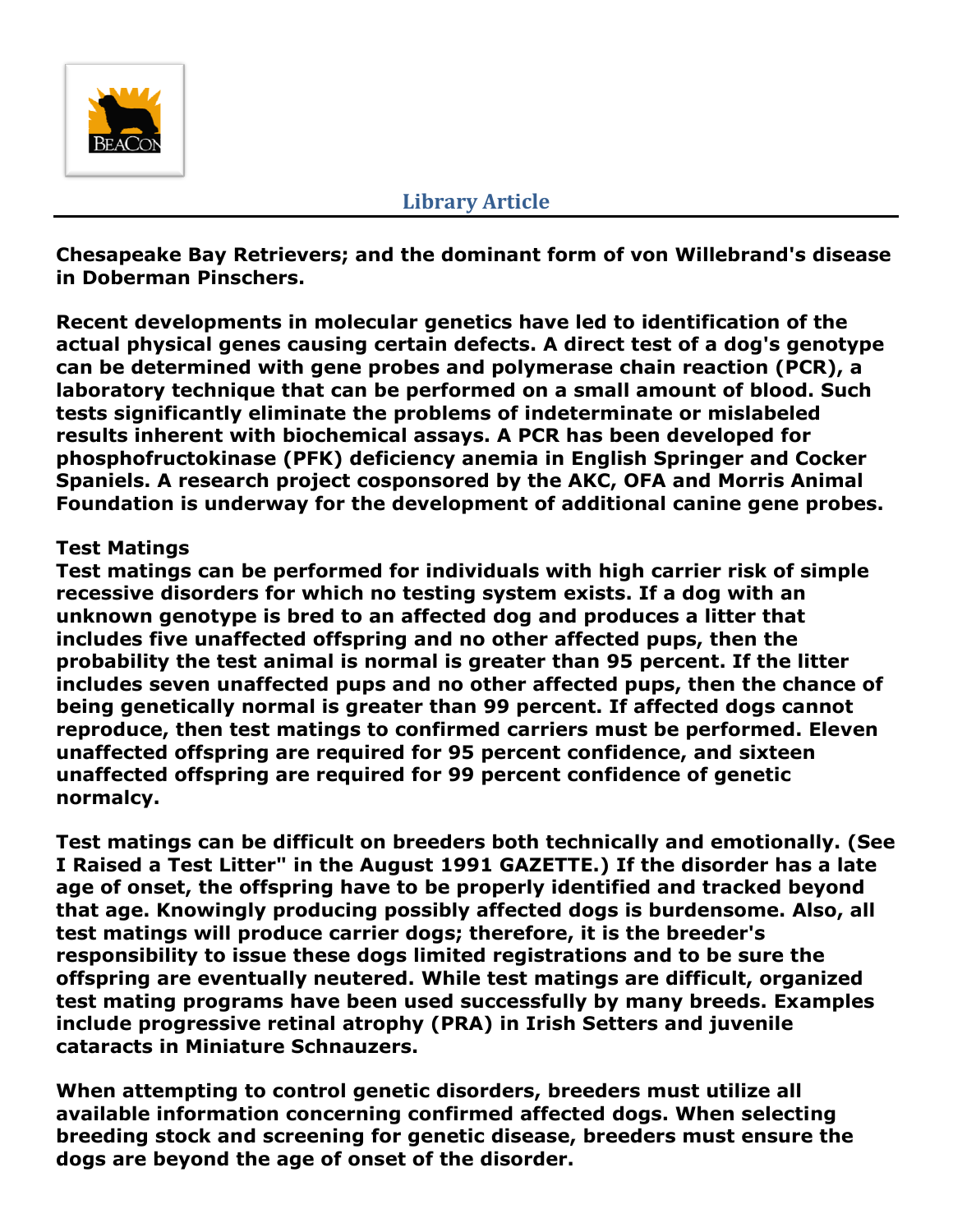

**Disorders that have a late onset can often leave breeders one generation behind in control: Affected dogs have already reproduced, and affected or carrier offspring have already been placed in breeding homes. If the disorder demonstrates variable expressivity, breeders must screen for all known variations. If the disorder shows incomplete penetrance, breeders may need screening tests (such as those used for carriers of recessives) or test matings to identify affected dogs without the clinical phenotype.**

#### **Dominant Disorders**

**Control of genetic disorders caused by a defective dominant gene is usually easy, because all individuals carrying the defective gene are affected. By removing the affected individuals from the breeding pool, all the defective genes are removed.**

**Dominant disorders showing incomplete penetrance, such as the dominant form of von Willebrand's disease, are more difficult to control. A bloodscreening assay for plasma von Willebrand's factor antigen (vWF:Ag) can indicate the genetic potential for carrying the defective gene, but will not show which dogs are clinically affected. Many dogs with low vWF:Ag never have bleeding episodes, but pass on the liability for bleeding to their offspring. Although the vWF:Ag is reported as a quantitative number, it is a screening test for a qualitative gene product that is influenced by many genetic and environmental factors. Concurrent thyroid abnormalities, infectious disease, estrus and other environmental stresses can alter the measurable vWF:Ag. As all affected dogs with clinical bleeding episodes have low vWF:Ag, breeders should select breeding stock with high vWF:Ag and normal thyroid function.**

**Genetic disorders controlled by recessive genes are much more difficult to control, because there are far more normal-appearing carrier individuals than affected. The removal of all affected individuals-or even all affected and their parents-will still leave the majority of carriers in the breeding pool. These will include half the full-sibs to the parents, two-thirds of the normal appearing full-sibs to the affected dogs, half of any additional offspring of either parent and all the offspring of affected dogs. Individuals that appear in generations behind the parents may be unapparent carriers, but cannot be identified as such unless they produce affected individuals.**

#### **Assessing Matings**

**Most dogs affected with a simple autosomal recessive genetic disorder are produced by carrier- to-carrier matings. Sometimes a breeder will take the dam from that mating, breed to other males and produce no further affected**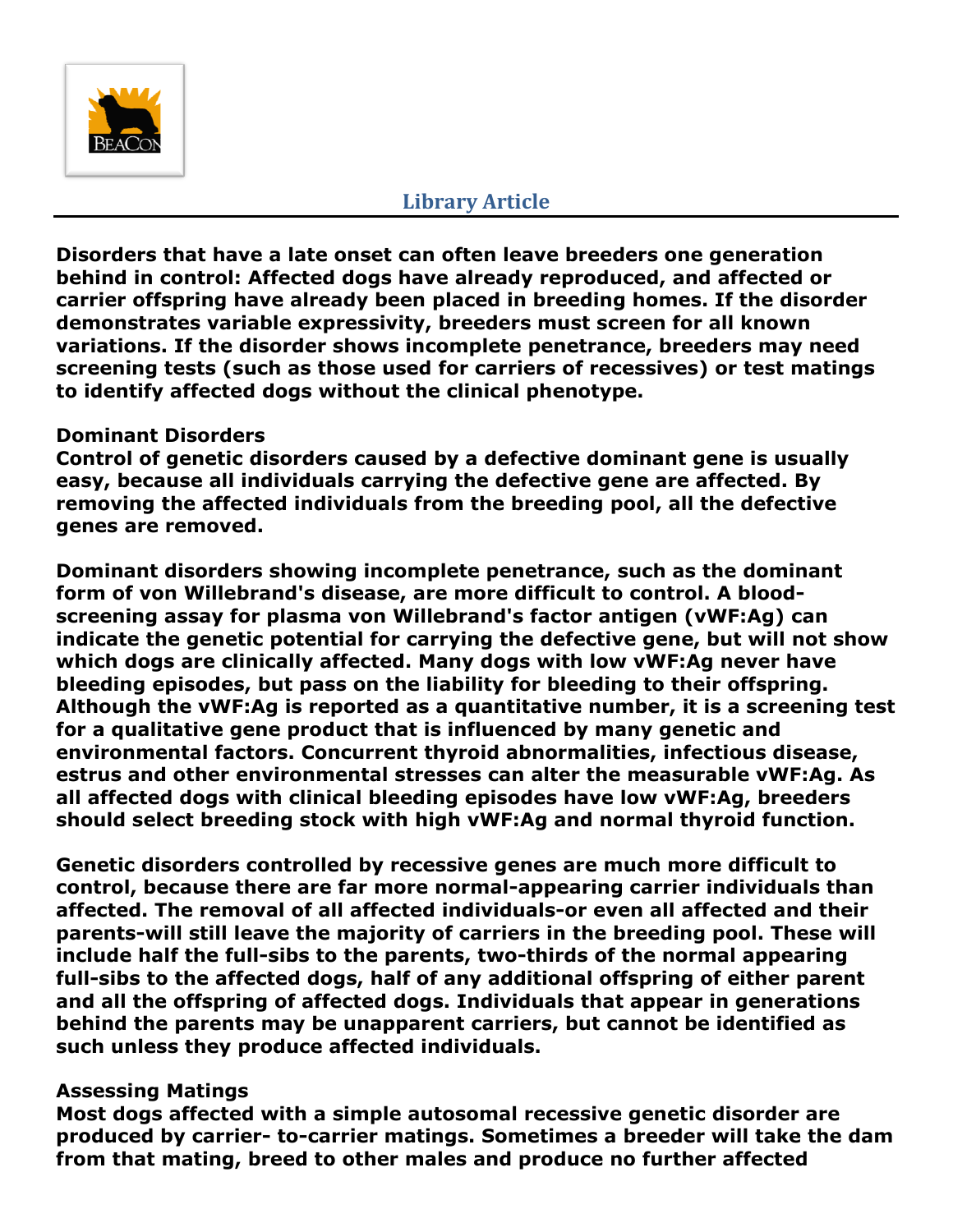

**offspring. The common feeling is that the first stud dog had "some bad genes," but by staying away from him and using other stud dogs, healthy pups were produced. In reality, the later matings were probably carrier (the dam)-tonormal matings that multiplied the defective gene into half of all the offspring. Occasionally a breeder has a dog with a non-lethal defect that does not seem to pass it on to its offspring. If that defect is controlled by an autosomal recessive gene, those matings may all be affected to-normal matings, producing all carrier offspring. The majority of simple recessive genetic disorders have no available tests for carriers. This leaves breeders with only the knowledge of the veterinarian confirmed affected dogs and their close relatives. In such situations, the recognition, cooperation and dissemination of information about confirmed affected and carrier dogs within the breed organization is of the utmost importance. Without this information, concerned breeders have no way of knowing the carrier risk in their own dogs.**

# **Calculating Risk Factors**

**With a simple autosomal recessive genetic disorder, pedigree analysis can be used to compute relative risk factors for carrier and affected status. These risk factors are based on the following relationships: Parent of affected = 100 percent chance of being carrier; offspring of affected = 100 percent chance of being carrier; full-sib to carrier = 50 percent chance of being carrier; nonaffected full-sib to affected = 67 percent chance of being carrier. Similar risk factors can be calculated for X-linked recessive inheritance.**

**Calculating relative risk assessments involves identifying every individual in the pedigree from the above categories and calculating the risk down the pedigree to the individual whose risk you wish to identify. Although there are complicated formulas available, a good estimation of risk is found as follows: Offspring receive half the carrier risk of their parents (half the carrier risk of the sire, plus half the carrier risk of the dam). The risk of being affected is the product of the carrier risk from the parents (half the carrier risk of the sire times half the carrier risk of the dam).**

**Relative risk assessments can only be viewed as the minimal risk of the individual based on the known affected relatives from the pedigree. If additional affected relatives are diagnosed, the known risk can rise. Many people want to add risk factors for parents of known carriers. As only one of the parents of known carriers needs to pass on the defective gene, assigning risk to the opposite parent will falsely identify individuals and lines of descent that may not have such risk. Therefore, risk can only be assigned when the**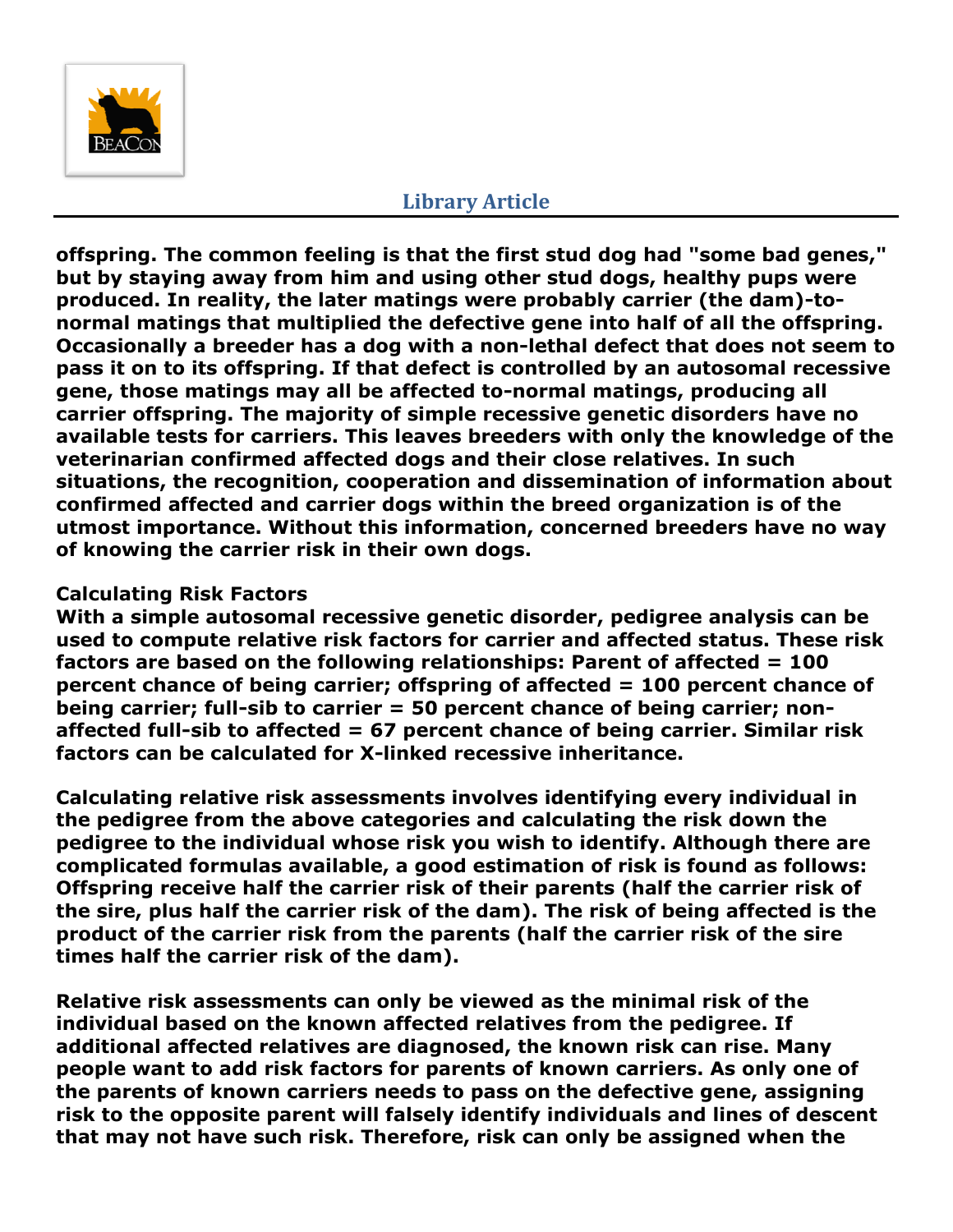

**parents of confirmed carriers are mated together or if additional affected dogs place one of the parents in a known risk category.**

**Breeders can use relative risk assessments in their breeding programs by trying to decrease the risk of carrier and affected status with each generation. If the average carrier risk for the breed can be determined, breeders should attempt to breed to those dogs whose carrier risk falls below this average, thus lowering the relative risk of their own dogs with each generation.**

**Carriers can multiply defective genes into their offspring: Numerous carrier offspring can replace the one carrier parent. Therefore, limiting the number of breeding offspring from carriers or those with high-carrier risk is equally important. If an obligate carrier is replaced in the gene pool by two offspring (each having a 50 percent chance of being a carrier), then the carrier risk in the breeding program remains the same. The use of limited AKC registration is appropriate here.**

**Disorders with polygenic or unknown modes of inheritance can still be controlled through selective breeding. These disorders must be viewed as having multiple genes and possibly environmental factors. A critical threshold of these factors can add up to cause the disease. As the genetic factors are the sum of,",hat is passed on from the parents, both parents of affected dogs must be viewed as carrying a "dose" of defective genes.**

**Selection against polygenically controlled disorders involves: (1) identifying traits that more closely represent genes being selected against; (2) the elimination of nuisance factors that can limit your selective pressure against the genes; and (3) selecting for breadth of pedigree as well as depth of pedigree.**

# **For Example, Hip Dysplasia**

**Canine hip dysplasia is a polygenically controlled disorder of the hip joints that affects many breeds of all sizes. Breeders have attempted to control hip dysplasia by only breeding dogs, whose hips have been OFA certified. The lack of a rapid response to such selection indicates there is no gene for OFAcertifiable hips, and all dogs do not have hip dysplasia due to the same genetic factors. When evaluating dogs for hip dysplasia, breeders must gather all clinical data that might possibly relate to the genetic factors involved. This data includes palpable joint laxity under anesthesia, clinical signs of hip lameness and radiographic signs of hip subluxation and/or bone malformation. A dog with laxity and subluxation but normal anatomy probably has different genetic**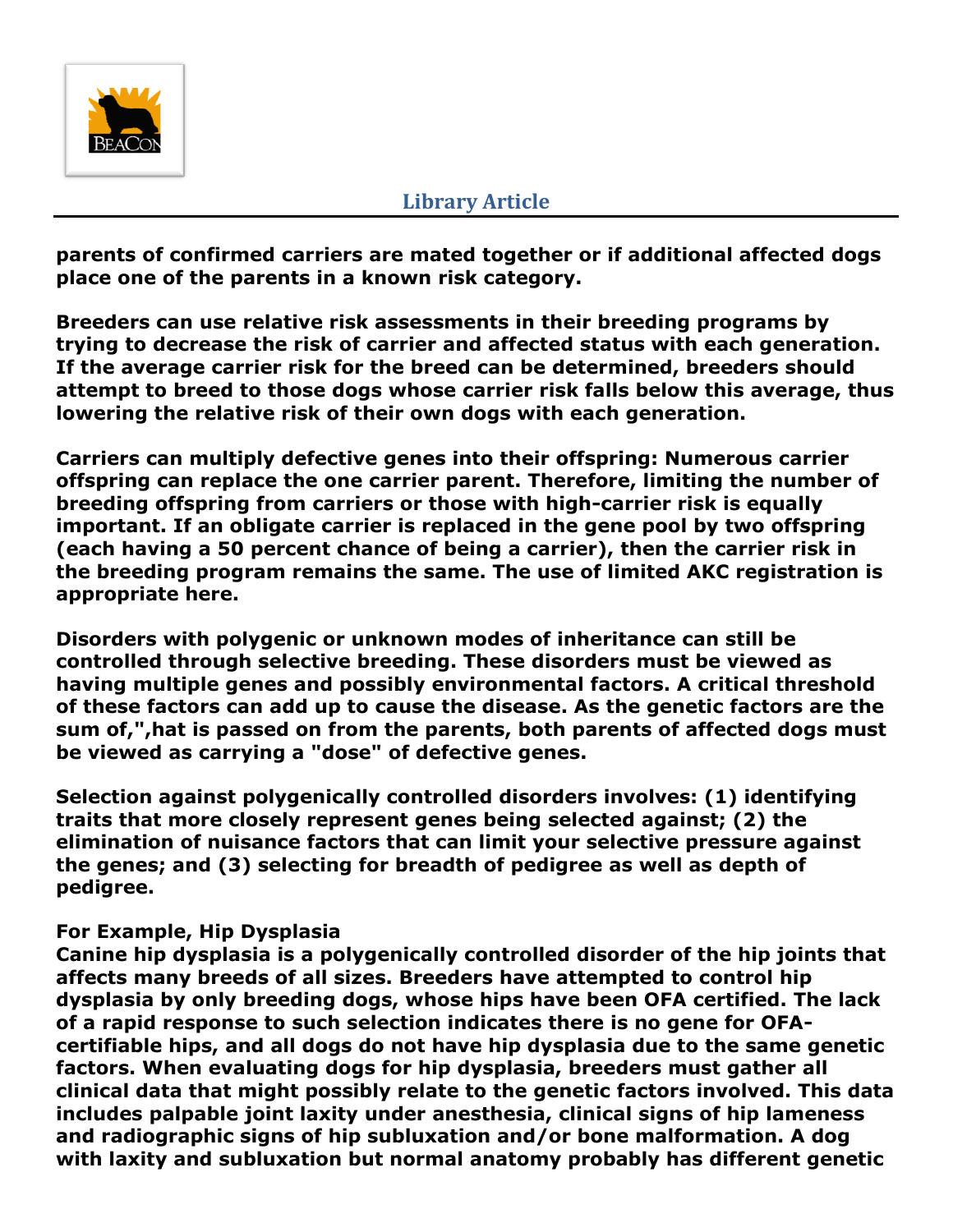

**causes for hip dysplasia than does a dog with no subluxation but malformed sockets.**

**Genetically controlled rapid growth in a young dog can cause an incongruity between the bone and soft tissue components of the hip joint. By selecting against such traits (as opposed to hip joint status as a whole), breeders may find a better genetic response in the offspring. It is best to perform hip evaluations after the recognized age of onset of hip dysplasia (95 percent by two years) but before the genetic potential can be altered (due to osteoarthritis, remodeling and long-term environmental influence). It is known that "genetically predysplastic hips" can be protected by restricting environmental stress, and this is wise for pet dogs. Breeding dogs, on the other hand, should be allowed to develop naturally, so as not to mask the genetic potential for dysplastic development.**

**Probably the most important lesson we learn from studying hip dysplasia is that the breadth of pedigree is as important as the depth of pedigree. This means that in addition to determining the hip status of the breeding dog and its parents, breeders must determine the hip status of the full-sibs of the dog and also the full-sibs of the parents. Mating the only two dogs to receive OFA certification from their respective litters doesn't necessarily reduce the risk of producing offspring with dysplastic hips. I often ask breeders which dog they would rather use: one that passed OFA certification from a litter where the rest of the litter failed, or a mildly dysplastic dog from a litter where the rest of the litter received OFA certification. I would pick the latter (although the best choice would be one of the OFA certified dogs from the second litter).**

**The point is, with polygenic disorders, the littermates mirror the genetic potential of the individual breeding dog. in addition, the offspring of breeding dogs should be monitored to see which are passing polygenically controlled disorders with lower frequency.**

#### **For Example, PDA**

**Patent ductus arteriosus (PDA) is a congenital heart defect found sporadically in many breeds. It is caused by a fetal blood vessel connecting the left and right sides of the heart. If the vessel remains open (patent) after birth, heart failure ensues.**

**For every pup in heart failure due to PDA, there are additional relatives with a ductus diverticulum (DD), a dead-end vessel that does not cause heart failure. Breeding studies have shown that normal-appearing individuals with DD**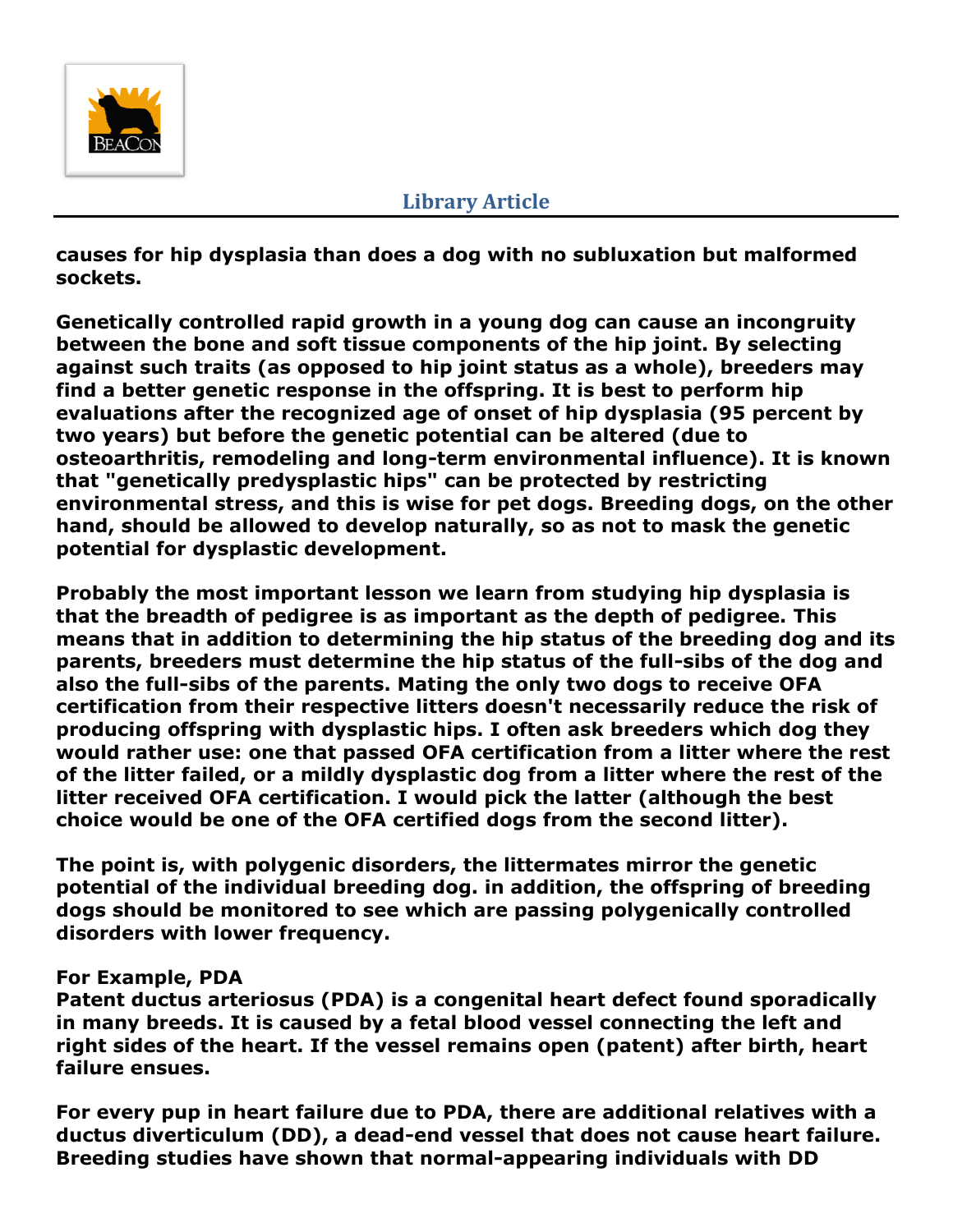

**(identified by ultrasound or angiography) pass on as much liability for abnormal ductal closure as those with PDA.**

**Matings involving first-degree relatives of dogs with PDA or DD produce offspring with abnormal ductal closure similar to that of matings to affected dogs. This shows that breeders must screen for (1) subclinically affected dogs whose genetic and environmental threshold has not produced clinical disease, and (2) close relatives of affected dogs must be considered to have a higher genetic load of genes contributing to polygenically controlled disorders.**

# **Control Programs**

**Once a mode of inheritance and the prevalence of a genetically controlled disorder are known, members of a breed organization can institute a control program tailored to the particular disorder. If the disorder is widespread, control may have to progress slowly so good genetic qualities are not lost along with defective gene(s). If no tests are available for carriers of a simple recessive gene, obligate carriers should be removed from breeding programs; they are the only known dogs definitely transmitting the defective gene.**

**Once a genetic basis for a disorder is established, breeders need to put emotions and accusations behind and deal with the problem of control. No one who loves a breed wishes to produce defective dogs or propagate deleterious genes. No one can create a defective gene through breeding practices. No matter how long or through how many dogs defective genes have been spread, concerned breeders must start from the point of recognition of the defect and work together toward the improvement of the genetic health of the breed.**

**(Jerold Bell is director of the Clinical Veterinary Genetics Center for the Tufts University School of Veterinary Medicine and national project administrator for numerous genetic disease control programs of Purebred dogs. He performs genetic counseling through Veterinary Genetic Consulting and practices small animal medicine in Connecticut. He and his wife own Gordon Setters.)**

#### **References**

**Bell, J. Clinical Veterinary Genetics Syllabus. Tufts University School of Veterinary Medicine. 1993.**

**Brewer, G.J. and Yuzbasiyan Gurkan, V. "Fighting Disease With Molecular Genetics," Pure-Bred Dogs American Kennel GAZETTE, January 1989.**